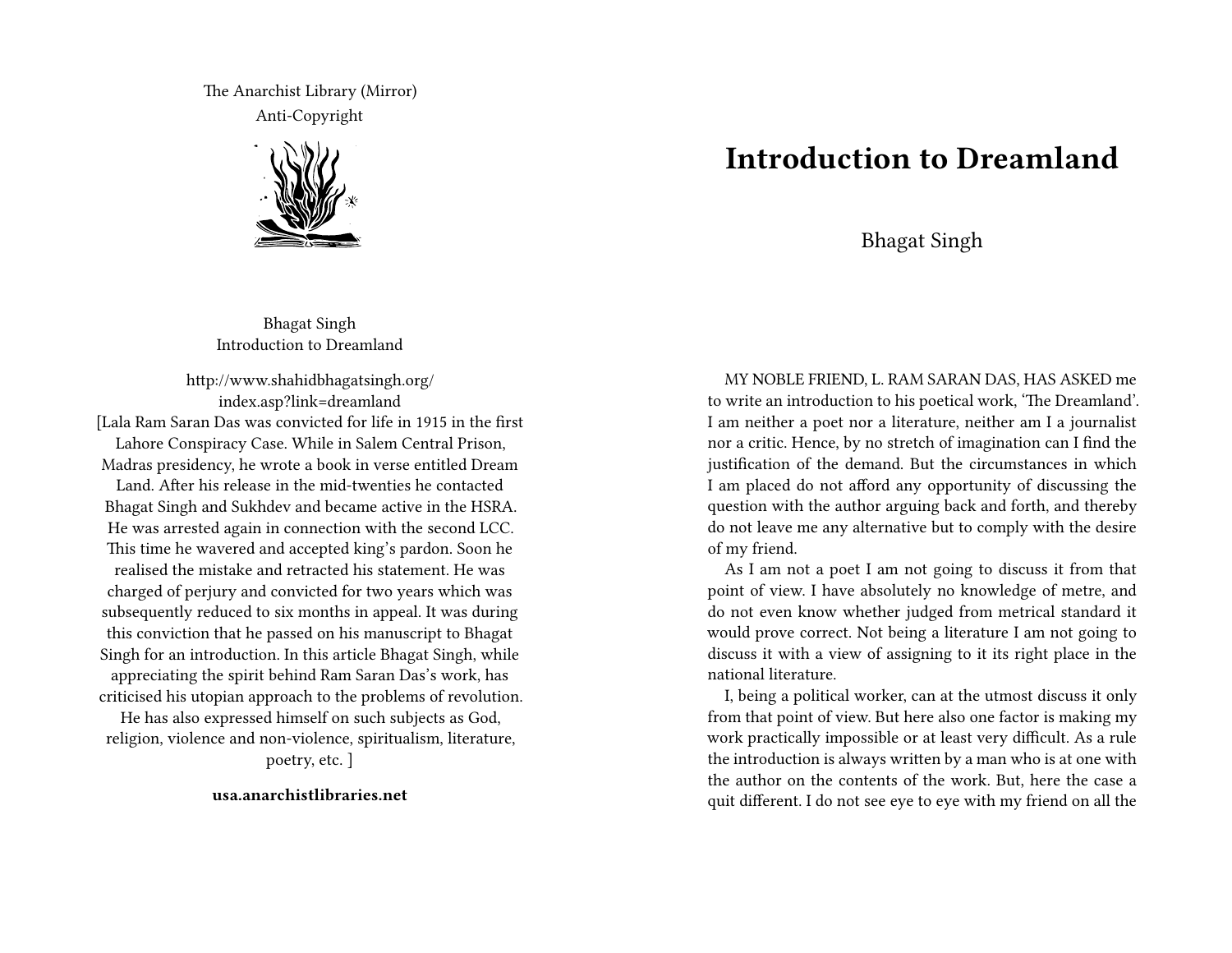matters. He was ware of the fact that I differed from him on many vital points. Therefore, may writing is not going to be an introduction at all. It can at the utmost amount to a criticism, and its place will be at the end and not in the beginning of the book.

In the political field 'The Dreamland' occupies a very important place. In the prevailing circumstance it is filling up a very important gap in the movement. As a matter of fact all the political movements of our country that have hitherto played any important role in our modern history, had been lacking the ideal at the achievement of which they aimed. Revolutionary movement is no exception. In spite of all my efforts, I could not find any revolutionary party that had clear ideas as to what they were fighting for, with the exception of the Ghadar Party which, having been inspired by the USA form of government, clearly stated that they wanted to replace the existing government by a Republican form of government. All other parties consisted of men who had but one idea, i.e., to fight against the alien rulers. That idea is quite laudable but cannot be termed a revolutionary idea. We must make it clear that revolution does not merely mean an upheaval or a sanguinary strife. Revolution necessarily implies the programme of systematic reconstruction of society on new and better adapted basis, after complete destruction of the existing state of affairs (i.e., regime).

In the political field the liberals wanted some reform under the present government, while the extremists demanded a bit more and were prepared to employ radical means for the same purpose. Among the revolutionaries, they had always been in favour of extreme methods with one idea, i.e., of overthrow the foreign domination. No doubt, there had been some who were in favour of extorting some reforms through those means. All these movement cannot rightly be designated as revolutionary movement.

But L. Ram Saran Das is the first revolutionary recruited formally in the Punjab by a Bengali absconder in 1908. Since then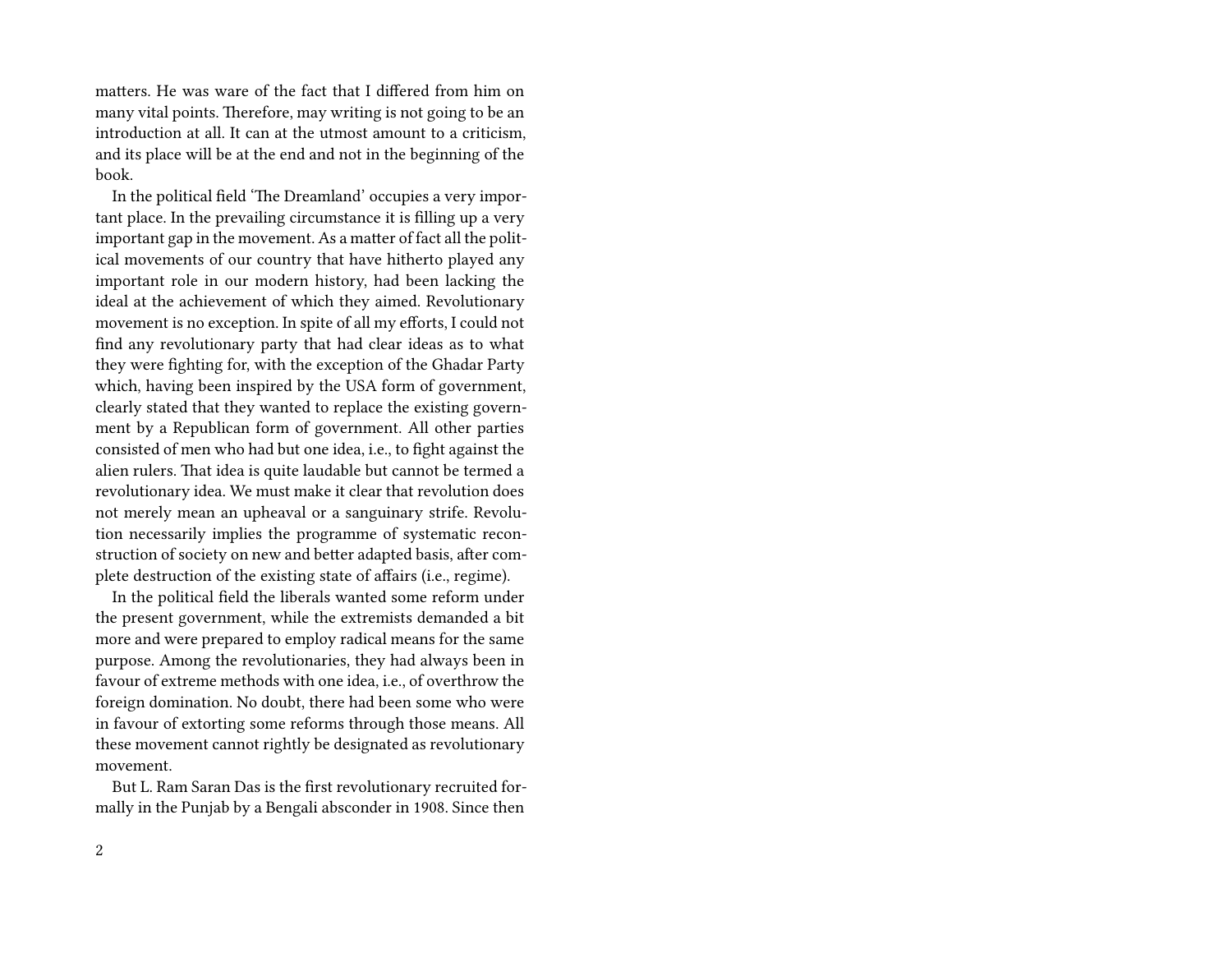to organize a revolutionary government which should employ all its resources for mass education, as is being done in Russia today. After capturing power, peaceful methods shall be employed for constructive work, force shall be employed to crush the obstacles. If that is what the author means, then we are at one. And I am confidant that it is exactly this what he means.

I have discussed the book at great length. I have rather criticised it. But, I am not going to ask any alteration in it, because this has got its historical value. These were the ideas of 1914–15 revolutionaries.

I strongly recommend this book to young men in particular, but with a warning. Please do not read it to follow blindly and take for granted what is written in it. Read it, criticise it, think over it, try to formulate your own ideas with its help.

he had been in touch with the revolutionary movements and finally joined the Ghadar Party but retaining his old ideas that people held about the ideal of their movement. It has another interesting fact to add to its beauty and value. L. Ram Saran Das was sentenced to death in 1915, and the sentence was later on commuted to life transportation. Today, sitting in the condemned cells myself, I can let the readers know as authoritatively that the life imprisonment is comparatively a far harder lot than that of death. L. Ram Saran Das had actually to undergo fourteen years of imprisonment. It was in some southern jail that he wrote this poetry. The then psychology and mental struggle of the author has stamped its impressions upon the poetry and makes it all the more beautiful and interesting. He had been struggling hard against some depressing mood before he had decided to write. In the days when many of his comrades had been let off on undertakings and the temptation had been very strong for everyone and for him, too and when the sweet and painful memories of wife and children had added more to the work. Hence, we find the sudden outburst in the opening paragraph:

"Wife, children, friends that me surround

Were poisonous snakes all around."

He discusses philosophy in the beginning. This philosophy is the backbone of all the revolutionary movement of Bengal as well as of the Punjab. I differ from him on this point very widely. His interpretation of the universe is teleological and metaphysical, which I am a materialist and my interpretation of the phenomenon would be causal. Nevertheless, it is by no means out of place or out of date. The general ideal that are prevailing in our country, are more in accordance with those expressed by him. To fight that depressing mood he resorted to prayers as is evident that the whole of the beginning of the book is devoted to God, His praise, His definition. Belief in God